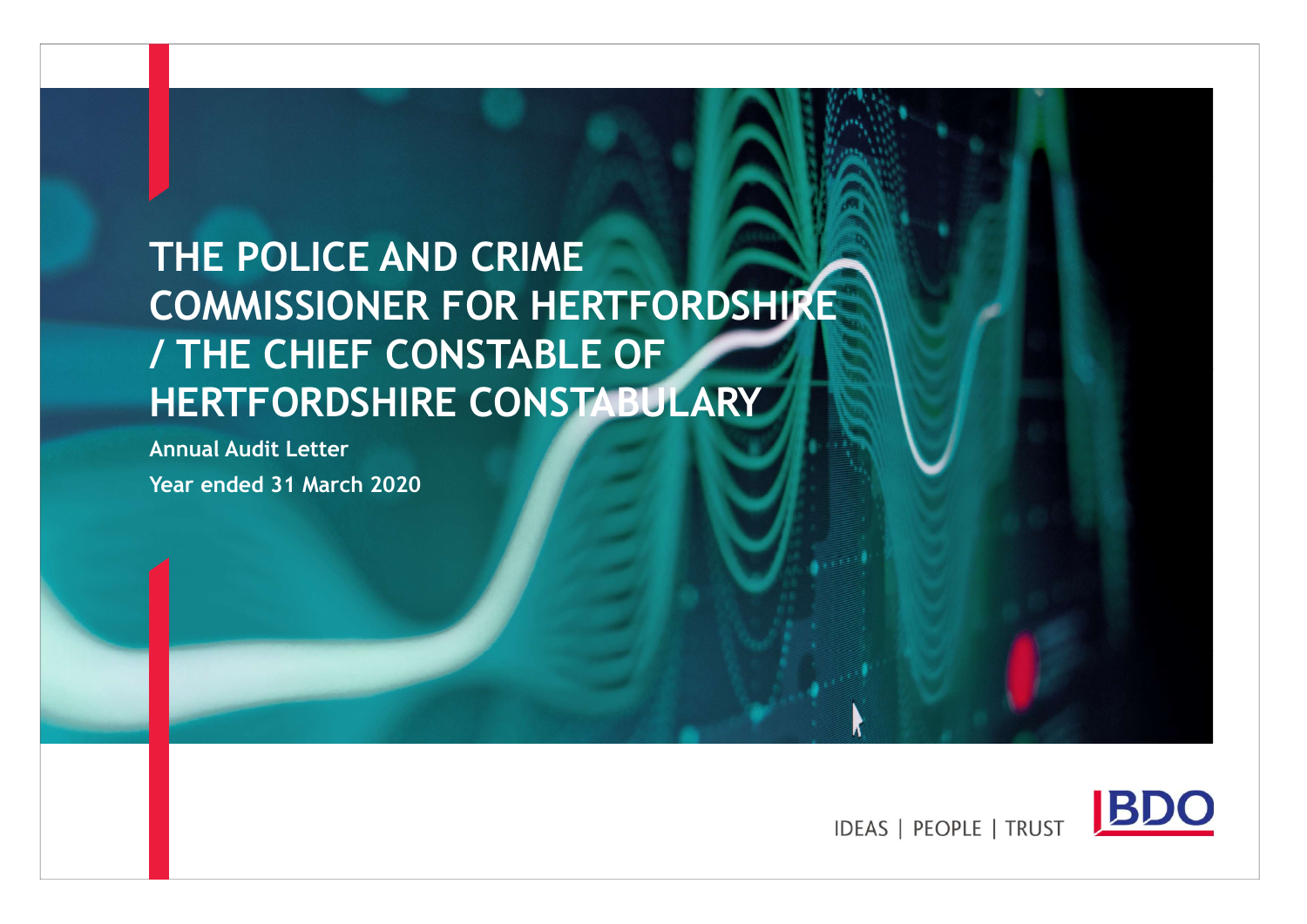### **EXECUTIVE SUMMARY**

### Purpose of the Annual Audit Letter

This Annual Audit Letter summarises the key issues arising from the work that we carried out in respect of the year ended 31 March 2020.

It is addressed to the Police and Crime Commissioner ("PCC") and the Chief Constable ("CC") but is also intended to communicate the key findings we have identified to key external stakeholders and members of the public.

### Responsibilities of auditors and the PCC and CC

It is the responsibility of the PCC and CC to ensure that proper arrangements are in place for the conduct of its business and that public money is safeguarded and properly accounted for.

Networking to the Crime Commissioner of the Mathematic and Crime Crime Crime Crime Crime Crime Crime Commissioner and Crime Crime Crime Computer of the Constant State (the Constant Crime Constant Crime Crime Commissioner a Our responsibility is to plan and carry out an audit that meets the requirements of the National Audit Office's (NAO's) Code of Audit Practice (the Code). Under the Code, we are required to review and report on: Constable ("CC") but is also intended to communicate the key findings we constable ("CC") but is also intended to communicate the key findings we have identified to key external stakeholders and members of the public. Resp

- Our opinion on the financial statements; and
- Whether the PCC and CC have made proper arrangements for securing economy, efficiency and effectiveness in their use of resources.

#### Audit conclusions

| <b>Audit conclusions</b>    |                                                                                                                                                                                                                                               |
|-----------------------------|-----------------------------------------------------------------------------------------------------------------------------------------------------------------------------------------------------------------------------------------------|
|                             |                                                                                                                                                                                                                                               |
| <b>Audit area</b>           | <b>Conclusion</b>                                                                                                                                                                                                                             |
| <b>Financial statements</b> | Unqualified opinion, with an<br>emphasis of matter in respect of<br>the valuation of land and<br>buildings, due to a material<br>uncertainty included in the final<br>valuation report by the PCC's<br>valuer. Issued on 26 November<br>2020. |

BDO LLP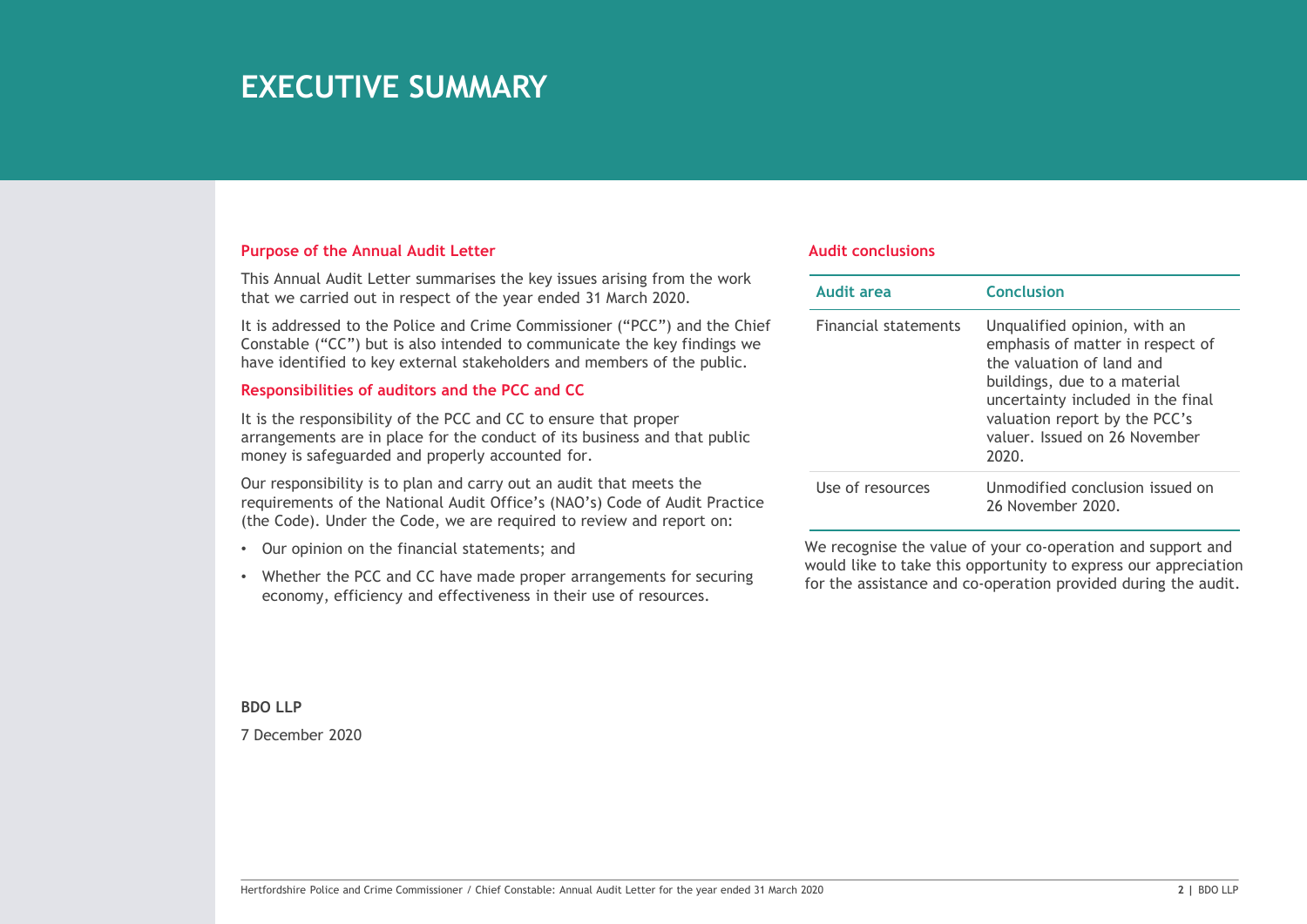#### Audit conclusion

- Give a true and fair view of the financial position and income and expenditure for the year
- Have been properly prepared in accordance with the CIPFA/LASAAC Code of Practice on Local Authority Accounting 2019/20.

#### Final materiality

#### Material misstatements

### Unadjusted audit differences

| Commissioner's accounts. This only affected the classification of<br>We issued an unqualified audit opinion on the financial statements.<br>property, plant and equipment on the balance sheet.<br>This means that we consider that the financial statements:<br>We also identified one material misstatement in relation to the police<br>Give a true and fair view of the financial position and income and<br>pension liability needing to be updated for the latest developments in<br>expenditure for the year<br>the McCloud case.<br>• Have been properly prepared in accordance with the<br><b>Unadjusted audit differences</b><br>CIPFA/LASAAC Code of Practice on Local Authority Accounting<br>2019/20.<br>We identified unadjusted audit differences that, if adjusted, would<br>lead to reclassifications on the group balance sheet totalling £2.705<br>million.<br>We reported these audit differences and the Joint Audit Committee<br>accepted management's decision not to amend the Statement of<br>Accounts for these differences because the impact was not material.<br><b>ENTITY</b><br><b>Materiality - Pension Fund</b><br>Pension fund clearly trivial<br>I&E / other balance sheet<br>Specific materiality - I&E /<br>other balance sheet items<br>threshold<br>items clearly trivial<br>threshold<br>34,025,000<br>5,030,000<br>1,700,000<br>250,000<br>Group<br>Police and Crime<br>2,805,000<br>140,000<br>Commissioner for<br>Hertfordshire<br>The Chief Constable of<br>34,020,000<br>1,700,000<br>4,770,000<br>239,000<br>Hertfordshire<br>Constabulary | We issued our audit report on 26 November 2020. |  | We identified one error that is material in the Police and Crime |  |
|------------------------------------------------------------------------------------------------------------------------------------------------------------------------------------------------------------------------------------------------------------------------------------------------------------------------------------------------------------------------------------------------------------------------------------------------------------------------------------------------------------------------------------------------------------------------------------------------------------------------------------------------------------------------------------------------------------------------------------------------------------------------------------------------------------------------------------------------------------------------------------------------------------------------------------------------------------------------------------------------------------------------------------------------------------------------------------------------------------------------------------------------------------------------------------------------------------------------------------------------------------------------------------------------------------------------------------------------------------------------------------------------------------------------------------------------------------------------------------------------------------------------------------------------------------------------------------------|-------------------------------------------------|--|------------------------------------------------------------------|--|
| <b>Final materiality</b><br>Final group materiality was determined based on 1.75% of the net<br>pension fund liability. This being £34.025 million. This materiality<br>Specific materiality for income and expenditure and other balance<br>sheet items was based on a benchmark of 1.75% of gross<br>expenditure. For the CC this materiality was £4.770 million.<br>The PCC had a specific materiality of £2.805m, based on 1.75% of                                                                                                                                                                                                                                                                                                                                                                                                                                                                                                                                                                                                                                                                                                                                                                                                                                                                                                                                                                                                                                                                                                                                                  |                                                 |  |                                                                  |  |
| figure was applied to the audit of the pension fund only.<br>gross assets.                                                                                                                                                                                                                                                                                                                                                                                                                                                                                                                                                                                                                                                                                                                                                                                                                                                                                                                                                                                                                                                                                                                                                                                                                                                                                                                                                                                                                                                                                                               |                                                 |  |                                                                  |  |
|                                                                                                                                                                                                                                                                                                                                                                                                                                                                                                                                                                                                                                                                                                                                                                                                                                                                                                                                                                                                                                                                                                                                                                                                                                                                                                                                                                                                                                                                                                                                                                                          |                                                 |  |                                                                  |  |
|                                                                                                                                                                                                                                                                                                                                                                                                                                                                                                                                                                                                                                                                                                                                                                                                                                                                                                                                                                                                                                                                                                                                                                                                                                                                                                                                                                                                                                                                                                                                                                                          |                                                 |  |                                                                  |  |
|                                                                                                                                                                                                                                                                                                                                                                                                                                                                                                                                                                                                                                                                                                                                                                                                                                                                                                                                                                                                                                                                                                                                                                                                                                                                                                                                                                                                                                                                                                                                                                                          |                                                 |  |                                                                  |  |
|                                                                                                                                                                                                                                                                                                                                                                                                                                                                                                                                                                                                                                                                                                                                                                                                                                                                                                                                                                                                                                                                                                                                                                                                                                                                                                                                                                                                                                                                                                                                                                                          |                                                 |  |                                                                  |  |
|                                                                                                                                                                                                                                                                                                                                                                                                                                                                                                                                                                                                                                                                                                                                                                                                                                                                                                                                                                                                                                                                                                                                                                                                                                                                                                                                                                                                                                                                                                                                                                                          |                                                 |  |                                                                  |  |
|                                                                                                                                                                                                                                                                                                                                                                                                                                                                                                                                                                                                                                                                                                                                                                                                                                                                                                                                                                                                                                                                                                                                                                                                                                                                                                                                                                                                                                                                                                                                                                                          |                                                 |  |                                                                  |  |
|                                                                                                                                                                                                                                                                                                                                                                                                                                                                                                                                                                                                                                                                                                                                                                                                                                                                                                                                                                                                                                                                                                                                                                                                                                                                                                                                                                                                                                                                                                                                                                                          |                                                 |  |                                                                  |  |
|                                                                                                                                                                                                                                                                                                                                                                                                                                                                                                                                                                                                                                                                                                                                                                                                                                                                                                                                                                                                                                                                                                                                                                                                                                                                                                                                                                                                                                                                                                                                                                                          |                                                 |  |                                                                  |  |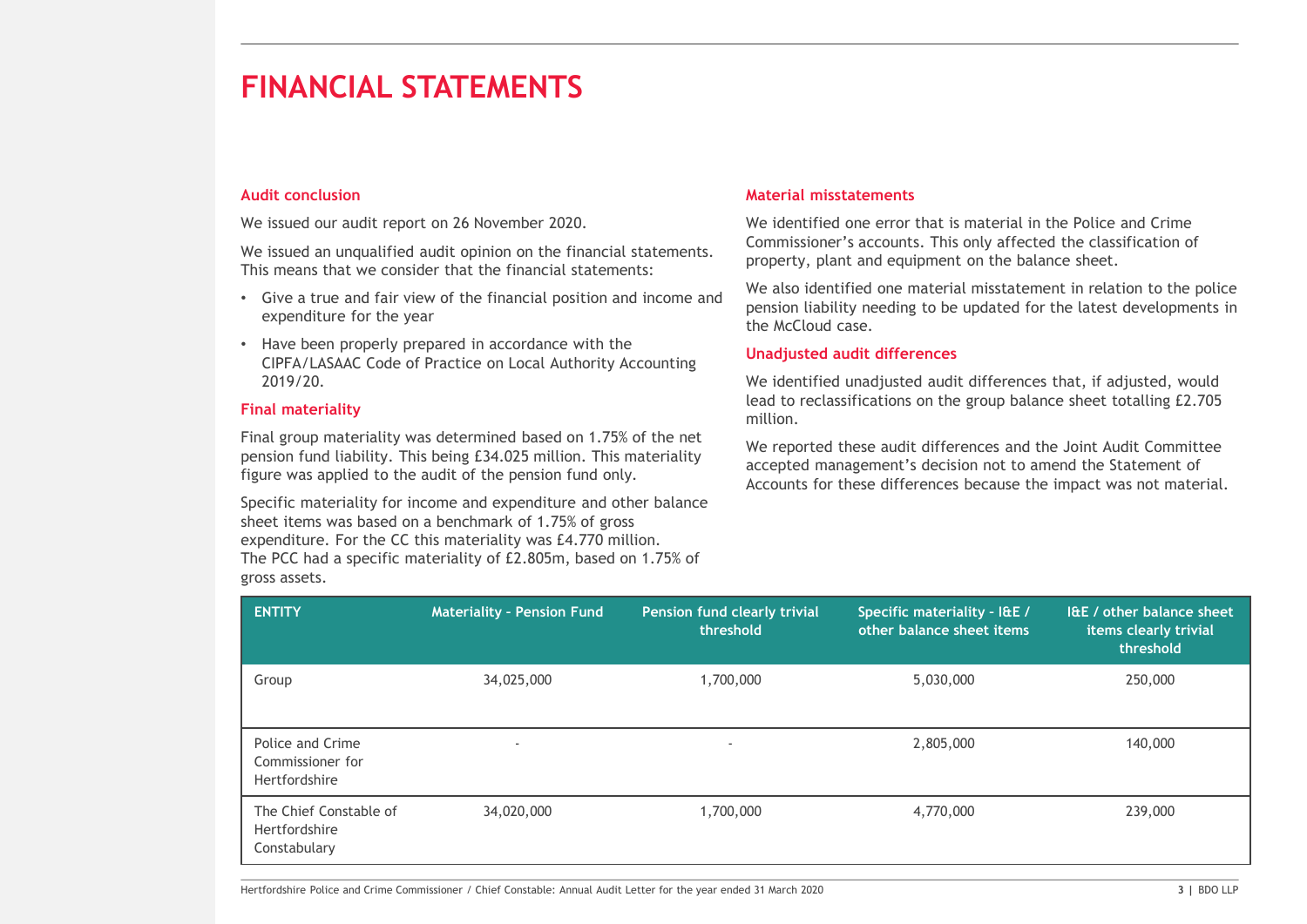|                                                                                            | <b>FINANCIAL STATEMENTS</b>                                                                                                                                                              |                                                                                                                                                                                                                                                             |
|--------------------------------------------------------------------------------------------|------------------------------------------------------------------------------------------------------------------------------------------------------------------------------------------|-------------------------------------------------------------------------------------------------------------------------------------------------------------------------------------------------------------------------------------------------------------|
|                                                                                            |                                                                                                                                                                                          |                                                                                                                                                                                                                                                             |
| the efforts of the audit team.                                                             |                                                                                                                                                                                          | We set out below the risks that had the greatest effect on our audit strategy, the allocation of resources in the audit, and the direction of                                                                                                               |
| <b>Risk description</b>                                                                    | How the risk was addressed by our audit                                                                                                                                                  | <b>Results</b>                                                                                                                                                                                                                                              |
| Management<br>override of controls                                                         | We carried out the following planned audit<br>procedures:                                                                                                                                | We used our data analytics tools to inspect journals processed<br>throughout the year and as part of the financial reporting close                                                                                                                          |
| Auditing standards<br>presume that<br>management is in a<br>unique position to             | • Reviewed and verified journal entries made in<br>the year, agreeing the journals to supporting<br>documentation. We determined key risk<br>characteristics to filter the population of | process for any unusual transactions.<br>We identified a number of journal entries that we considered to<br>be high risk. All were agreed to supporting documentation, with<br>appropriate explanations obtained for all journals identified.               |
| perpetrate fraud by<br>overriding controls                                                 | journals. We used our IT team to assist with<br>the journal extraction                                                                                                                   | We assessed and corroborated significant management estimates<br>and judgements in the following key areas:                                                                                                                                                 |
|                                                                                            | • Reviewed estimates and judgements applied<br>by management in the financial statements to                                                                                              | - Depreciation/Amortisation                                                                                                                                                                                                                                 |
|                                                                                            | assess their appropriateness and the existence<br>of any systematic bias<br>• Reviewed unadjusted audit differences for<br>indications of bias or deliberate<br>misstatement.            | - Accruals and accrued income                                                                                                                                                                                                                               |
|                                                                                            |                                                                                                                                                                                          | - Valuation of land and buildings                                                                                                                                                                                                                           |
|                                                                                            |                                                                                                                                                                                          | - Pension liability                                                                                                                                                                                                                                         |
|                                                                                            | - Going concern assumptions<br>We found no evidence of management override in these                                                                                                      |                                                                                                                                                                                                                                                             |
|                                                                                            |                                                                                                                                                                                          | estimates.                                                                                                                                                                                                                                                  |
| <b>Expenditure cut-off</b>                                                                 | We checked that expenditure had been                                                                                                                                                     | Our audit work on expenditure cut off did not identify any                                                                                                                                                                                                  |
| For public sector<br>bodies the risk of<br>fraud related to<br>expenditure is<br>relevant. | recognised in the correct accounting period by<br>substantively testing an increased sample of<br>expenditure items around year-end.                                                     | issues. We tested a sample of items around the year-end,<br>agreeing them to supporting documentation, and confirmed that<br>the expenditure had been recognised in the correct year, with<br>accruals/creditors or prepayments recognised where necessary. |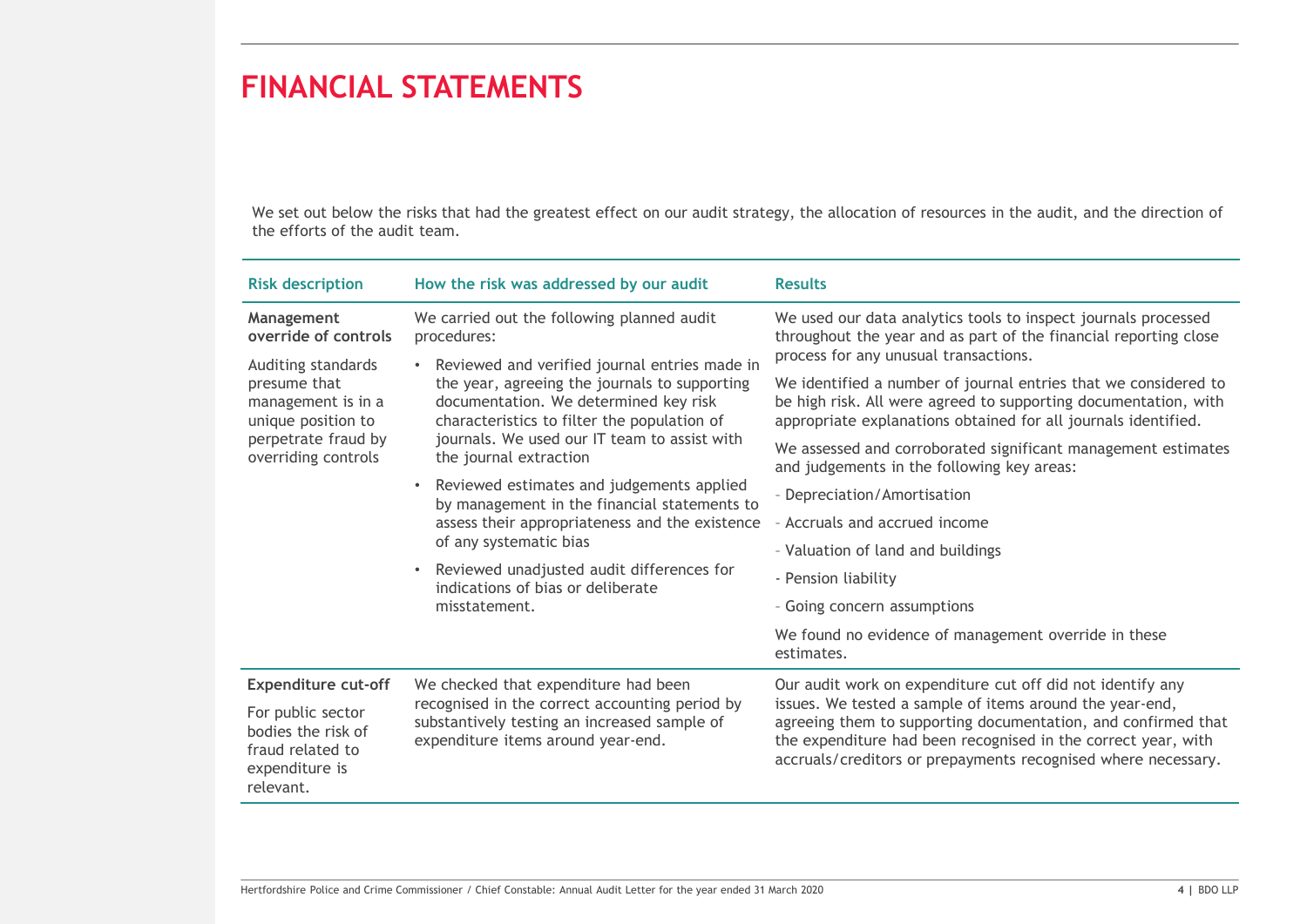|                                                                                                                                                                                                                                                                                                                                                                                                                | <b>FINANCIAL STATEMENTS</b>                                                                                                                               |                                                                                                                                                                                                                                                                                                   |
|----------------------------------------------------------------------------------------------------------------------------------------------------------------------------------------------------------------------------------------------------------------------------------------------------------------------------------------------------------------------------------------------------------------|-----------------------------------------------------------------------------------------------------------------------------------------------------------|---------------------------------------------------------------------------------------------------------------------------------------------------------------------------------------------------------------------------------------------------------------------------------------------------|
| <b>Risk description</b>                                                                                                                                                                                                                                                                                                                                                                                        | How the risk was addressed by our audit                                                                                                                   | <b>Results</b>                                                                                                                                                                                                                                                                                    |
| Valuation of non-<br>current assets                                                                                                                                                                                                                                                                                                                                                                            | We carried out the following planned audit<br>procedures:                                                                                                 | From our review of the instructions provided to the valuer<br>and our assessment of the expertise of the valuer, we<br>satisfied ourselves that we could rely on their work.                                                                                                                      |
| Reviewed the instructions provided to the valuer<br>The valuation of non-<br>and the valuer's skills and expertise in order to<br>current assets is a<br>significant risk as it<br>determine if we can rely on the management<br>involves a high<br>expert<br>degree of estimation<br>• Confirmed that the basis of valuation for assets<br>uncertainty.<br>valued in year is appropriate based on their usage | We checked that the basis of the valuation for each asset<br>was appropriate and looked at the assumptions and input<br>data that informed the valuation. |                                                                                                                                                                                                                                                                                                   |
|                                                                                                                                                                                                                                                                                                                                                                                                                | Our work in this area identified the following:                                                                                                           |                                                                                                                                                                                                                                                                                                   |
|                                                                                                                                                                                                                                                                                                                                                                                                                | • Reviewed the accuracy and completeness of<br>information provided to the valuer, such as floor<br>areas                                                 | • In the current year for one asset, grant contributions<br>towards the purchase of this asset of £677,000 were<br>incorrectly netted off the purchase price of the asset.<br>This was adjusted by management in the final accounts.                                                              |
|                                                                                                                                                                                                                                                                                                                                                                                                                | Reviewed assumptions used by the valuer and<br>movements against relevant indices for similar<br>classes of assets                                        | • In the prior year grant contributions of £206,500 were<br>incorrectly netted off the purchase price of an asset. This<br>was reported as an unadjusted misstatement.                                                                                                                            |
|                                                                                                                                                                                                                                                                                                                                                                                                                | • Followed up on valuation movements that appear •<br>unusual<br>• Confirmed that assets not specifically valued in                                       | Downward revaluation movements of £689,000 had not<br>been recognised for two shared assets. This was adjusted<br>by management.                                                                                                                                                                  |
|                                                                                                                                                                                                                                                                                                                                                                                                                | the year have been assessed to ensure their<br>reported values remained materially correct.                                                               | • There was one instance where an incorrect floor plan was<br>provided to the valuer, resulting in the valuation being<br>understated. We estimated the impact of this to be<br>£349,000. This was reported as an unadjusted<br>misstatement.                                                     |
|                                                                                                                                                                                                                                                                                                                                                                                                                |                                                                                                                                                           | • We noted that the majority of police houses were vacant,<br>and, before the COVID-19 pandemic led to auctions being<br>cancelled, were expected to be sold. Vacant police houses<br>should be classified as surplus assets and these were<br>reclassified in the final version of the accounts. |
|                                                                                                                                                                                                                                                                                                                                                                                                                |                                                                                                                                                           | The valuer included a material uncertainty statement in their<br>final valuation reports in respect of the year-end valuations,<br>in light of circumstances surrounding coronavirus. We<br>included an Emphasis of Matter in our audit report to<br>highlight this uncertainty.                  |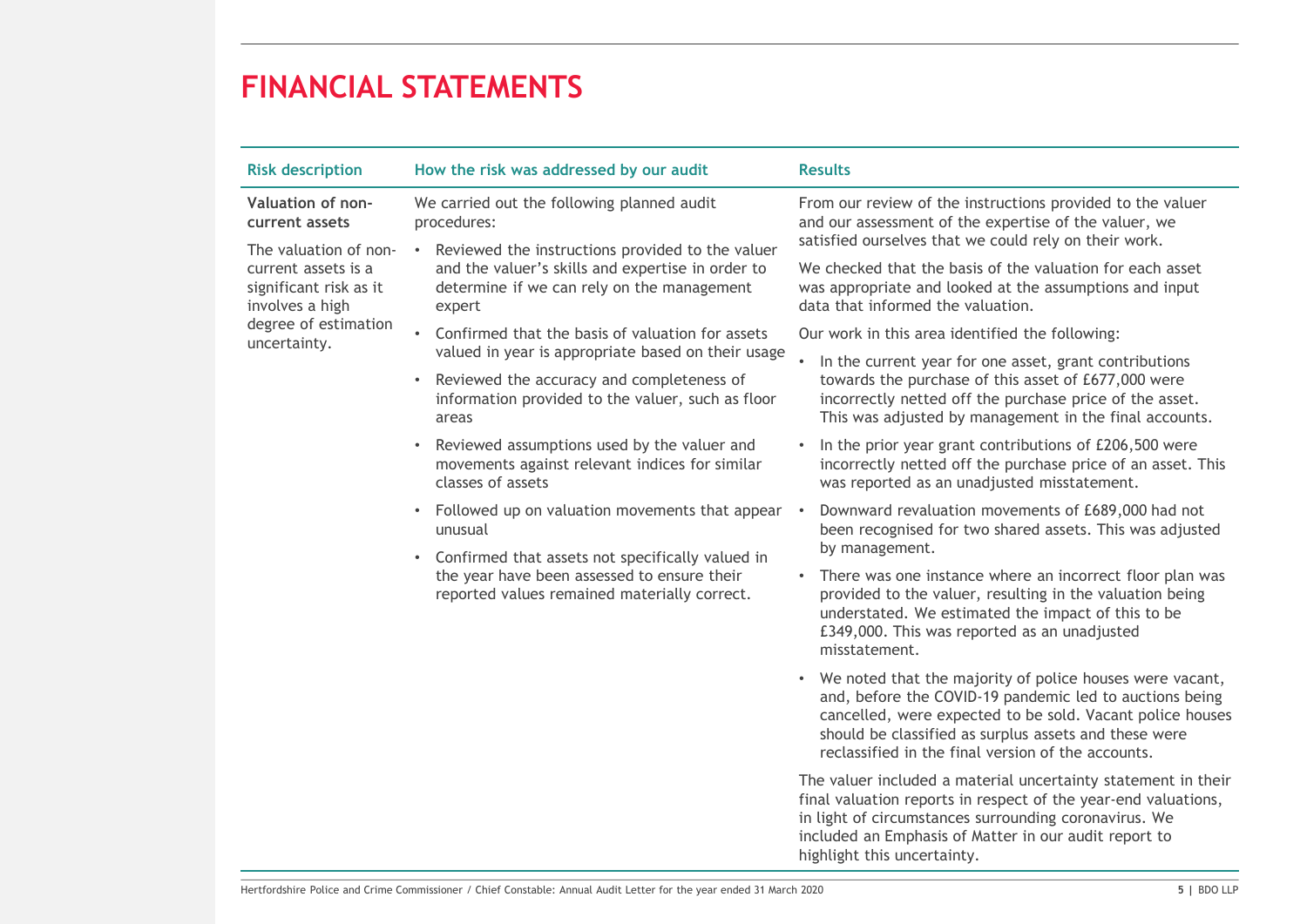| <b>Risk description</b>                                                                                                                                         | How the risk was addressed by our audit                                                                                                                                                                                                                                                                                          | <b>Results</b>                                                                                                                                                                                                                                                                                                                                                                                                               |
|-----------------------------------------------------------------------------------------------------------------------------------------------------------------|----------------------------------------------------------------------------------------------------------------------------------------------------------------------------------------------------------------------------------------------------------------------------------------------------------------------------------|------------------------------------------------------------------------------------------------------------------------------------------------------------------------------------------------------------------------------------------------------------------------------------------------------------------------------------------------------------------------------------------------------------------------------|
| <b>Valuation of Pension</b><br>Liability<br>The valuation of the<br>pension liability is a<br>significant risk as it<br>involves a high<br>degree of estimation | We carried out the following planned audit<br>procedures:<br>• Agreed the disclosures to the information<br>provided by the pension fund actuary<br>• Reviewed the competence of the<br>management expert (actuary)                                                                                                              | No issues were found in assessing the competency of<br>managements experts, or, in the agreement of disclosures to the<br>information provided by the actuary.<br>We compared the key financial and demographic assumptions<br>used by the actuary, to an acceptable range provided by a<br>consulting actuary commissioned for local public auditors by the<br>NAO. We considered that the assumptions and methodology used |
| uncertainty                                                                                                                                                     | • Reviewed the reasonableness of the<br>assumptions used in the calculation against<br>other local government actuaries and other<br>observable data                                                                                                                                                                             | by the Pension Fund actuary were appropriate, and resulted in<br>an estimate of the net pension liability which falls within a<br>reasonable range.<br>We requested that a revised actuary report was obtained that<br>took into consideration the proposed remedy for the McCloud                                                                                                                                           |
|                                                                                                                                                                 | • Reviewed the controls in place for providing<br>accurate membership data to the actuary<br>• Contacted the pension fund auditor for the<br>Local Government pension scheme and the<br>pension fund administrator for the Police<br>pension schemes, requesting confirmation of<br>the controls in place for providing accurate | Judgement. This resulted in a £24.730 million reduction in the<br>police pension liability with £24.270 million of this being<br>adjusted through the comprehensive income and expenditure<br>statement.<br>The auditor of the Hertfordshire Pension Scheme (LGPS),<br>highlighted immaterial errors in the asset values, which were                                                                                         |
| membership data to the actuary and testing<br>of that data                                                                                                      | reported as unadjusted misstatements.                                                                                                                                                                                                                                                                                            |                                                                                                                                                                                                                                                                                                                                                                                                                              |
|                                                                                                                                                                 | • Checked that any significant changes in<br>membership data had been communicated to<br>the actuary.                                                                                                                                                                                                                            |                                                                                                                                                                                                                                                                                                                                                                                                                              |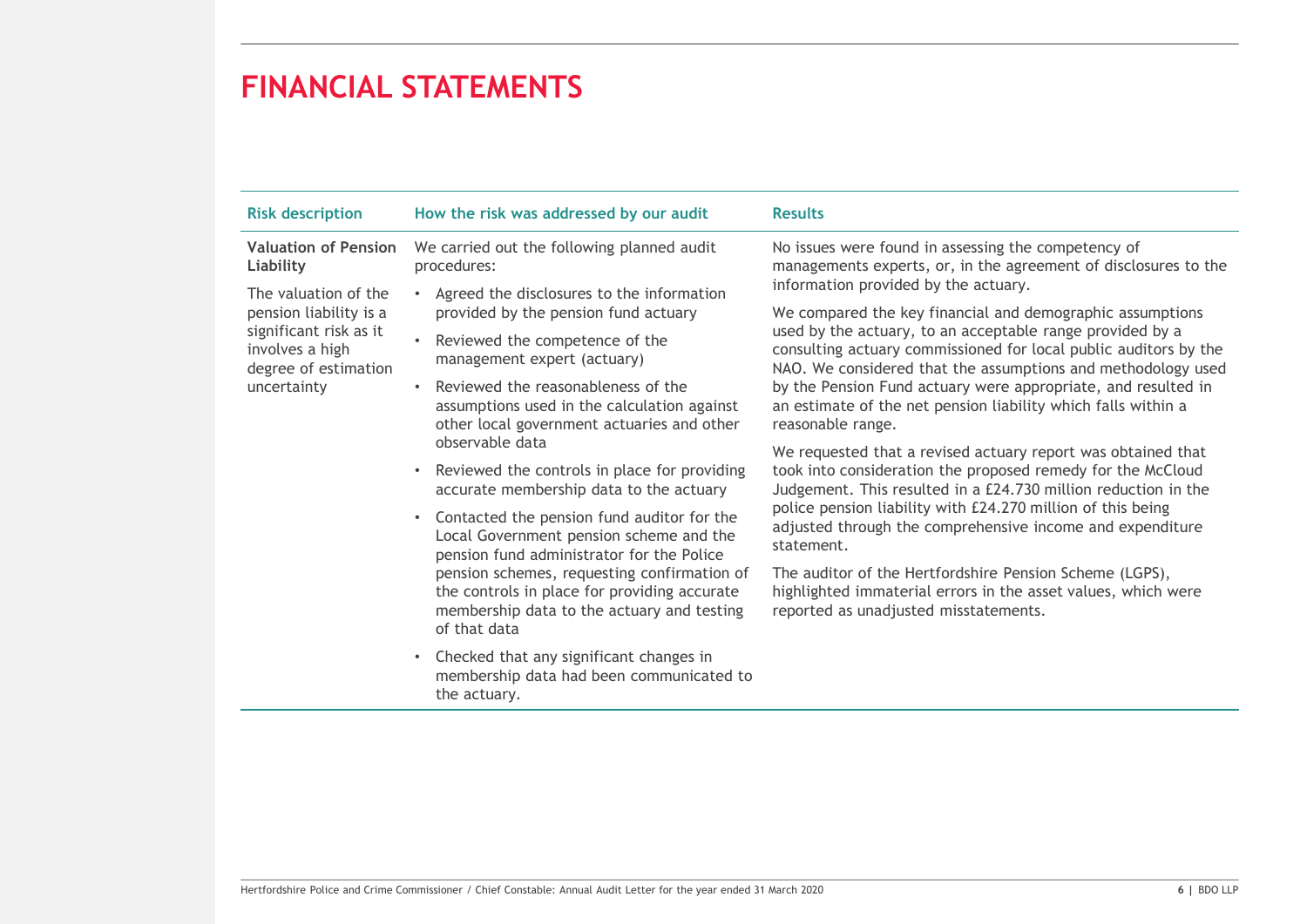### USE OF RESOURCES

### Audit conclusion

| <b>USE OF RESOURCES</b>                                                                                                                                                                                                                                                                                                                                                                                                                                                                                                                                                                                                                                                                                                                                                                                                                                                                                                                                            |                                                                                                                                                                                                                                                                                                                                                                                                                                                                                                                                                                                                                                                                                                                                                                                                                                                                                                                                                                                                                                                                                                                                                                                                                                                                       |
|--------------------------------------------------------------------------------------------------------------------------------------------------------------------------------------------------------------------------------------------------------------------------------------------------------------------------------------------------------------------------------------------------------------------------------------------------------------------------------------------------------------------------------------------------------------------------------------------------------------------------------------------------------------------------------------------------------------------------------------------------------------------------------------------------------------------------------------------------------------------------------------------------------------------------------------------------------------------|-----------------------------------------------------------------------------------------------------------------------------------------------------------------------------------------------------------------------------------------------------------------------------------------------------------------------------------------------------------------------------------------------------------------------------------------------------------------------------------------------------------------------------------------------------------------------------------------------------------------------------------------------------------------------------------------------------------------------------------------------------------------------------------------------------------------------------------------------------------------------------------------------------------------------------------------------------------------------------------------------------------------------------------------------------------------------------------------------------------------------------------------------------------------------------------------------------------------------------------------------------------------------|
| <b>Audit conclusion</b>                                                                                                                                                                                                                                                                                                                                                                                                                                                                                                                                                                                                                                                                                                                                                                                                                                                                                                                                            | We issued an unmodified conclusion on the Force's arrangements for securing economy, efficiency and effectiveness in its use of resources.<br>This means that we consider that in all significant respects, the PCC and CC had proper arrangements to ensure they took properly informed                                                                                                                                                                                                                                                                                                                                                                                                                                                                                                                                                                                                                                                                                                                                                                                                                                                                                                                                                                              |
| decisions and deployed resources to achieve planned and sustainable outcomes for taxpayers and local people.<br>We set out below the risks that had the greatest effect on our audit strategy.                                                                                                                                                                                                                                                                                                                                                                                                                                                                                                                                                                                                                                                                                                                                                                     |                                                                                                                                                                                                                                                                                                                                                                                                                                                                                                                                                                                                                                                                                                                                                                                                                                                                                                                                                                                                                                                                                                                                                                                                                                                                       |
| How the risk was addressed by our audit<br><b>Risk description</b>                                                                                                                                                                                                                                                                                                                                                                                                                                                                                                                                                                                                                                                                                                                                                                                                                                                                                                 | <b>Results</b>                                                                                                                                                                                                                                                                                                                                                                                                                                                                                                                                                                                                                                                                                                                                                                                                                                                                                                                                                                                                                                                                                                                                                                                                                                                        |
| <b>Sustainable finances</b><br>We carried out the following planned audit<br>procedures:                                                                                                                                                                                                                                                                                                                                                                                                                                                                                                                                                                                                                                                                                                                                                                                                                                                                           | For 2019/20 the Force reported an underspend of £708,000<br>against a revenue budget of £203.404 million.                                                                                                                                                                                                                                                                                                                                                                                                                                                                                                                                                                                                                                                                                                                                                                                                                                                                                                                                                                                                                                                                                                                                                             |
| The Force will need<br>to deliver its savings<br>• Reviewed the Force's in year budget<br>monitoring processes, and the completeness<br>and achieve income<br>and accuracy of management information<br>targets to maintain<br>reported for decision making purposes.<br>financial<br>sustainability in the<br>Reviewed the Force's medium term financial<br>medium term and<br>plan and annual budgets, including the<br>there is a risk that<br>reasonableness of the underlying assumptions<br>these projections will<br>made by management and the consideration<br>not be met.<br>of risks to sustainable finances.<br>Reviewed progress against the Force's savings<br>targets and arrangements to ensure that<br>future targets are realistic and achievable,<br>including how the Force works with<br>collaboration partners and other third parties<br>to develop required savings schemes.<br>• Considered the impact of COVID-19 on<br>financial plans. | Specific savings of £800,000 were identified as part of the<br>Medium Term Financial Strategy, for this financial year. Against<br>that target, the overspend was £221,000. As savings actualised in<br>other areas, this did not lead to the Force overspending on the<br>overall budget.<br>At 31 March 2020, the usable reserves of the Group were £21.4<br>million. This included £11.0 million in the base budget reserve<br>specifically set aside for managing the budget over the medium<br>term, and £7.0 million in the general police fund (increased from<br>£6.3 million last year as a result of the PCC's frequent review of<br>the adequacy of general reserve levels).<br>Increased uncertainty does now exist in financial planning as a<br>result of coronavirus. A risk still exists that the plan for a<br>balanced budget may not be met, should planned savings not be<br>achievable. However, adequate arrangements are in place to<br>identify and achieve savings.<br>We also note that the current levels of reserves are adequate to<br>cover unexpected overspends or reduced funding in the shorter<br>term. Management has eliminated its reliance on reserves from<br>its plans, meaning that in a worst case scenario, a comfortable |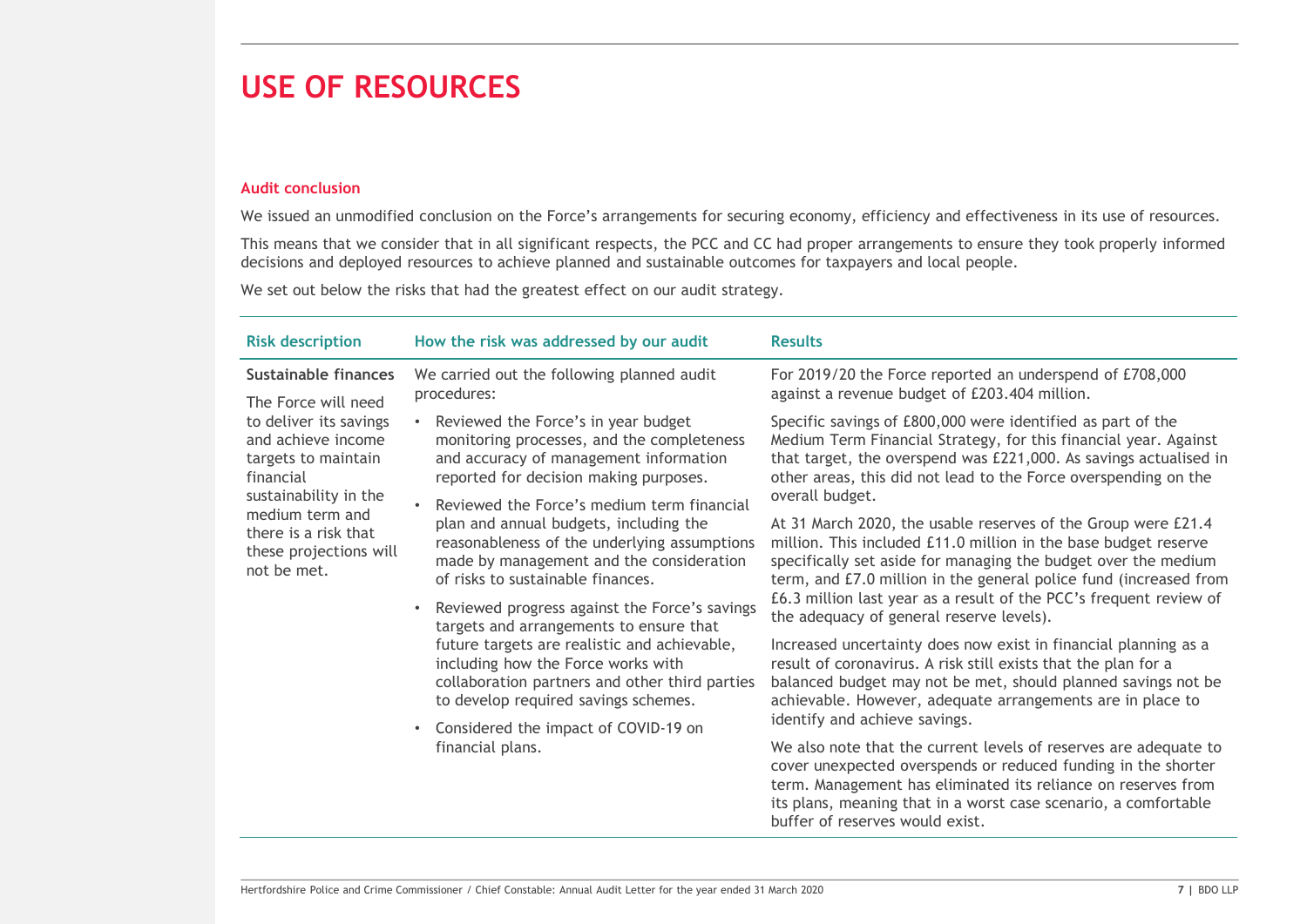### REPORTS ISSUED AND FEES

### Fees summary

| <b>REPORTS ISSUED AND FEES</b>                                                                  |                  |                     |                                                                        |
|-------------------------------------------------------------------------------------------------|------------------|---------------------|------------------------------------------------------------------------|
|                                                                                                 |                  |                     |                                                                        |
|                                                                                                 |                  |                     |                                                                        |
|                                                                                                 |                  |                     |                                                                        |
|                                                                                                 |                  |                     |                                                                        |
|                                                                                                 |                  |                     |                                                                        |
| <b>Fees summary</b>                                                                             |                  |                     |                                                                        |
|                                                                                                 | 2019/20          | 2018/19             |                                                                        |
|                                                                                                 | £                | £                   | <sup>1</sup> This additional fee still requires approval from<br>PSAA. |
| Audit fee                                                                                       | £35,984          | £50,984             | <sup>2</sup> BDO tax specialists provided advice to the                |
|                                                                                                 |                  | £24,434             | constabulary as part of a subscription service for                     |
|                                                                                                 | £24,434          |                     |                                                                        |
| Police and Crime Commissioner for Hertfordshire<br>The Chief Constable for Hertfordshire Police | £11,550          | £11,550             | Public Sector clients. These services ended in<br>March 2019           |
| Proposed Amendment                                                                              | TBC <sup>3</sup> | £15,0001            | <sup>3</sup> An additional fee for 2019/20 will be agreed with         |
| Non-audit assurance services                                                                    |                  | £5,000 <sup>2</sup> | management at a meeting later this year.                               |

#### Communication

| 2019/20<br>2018/19<br>£<br>£<br>PSAA.<br>Audit fee<br>£35,984<br>£50,984<br><sup>2</sup> BDO tax specialists provided advice to the<br>Police and Crime Commissioner for Hertfordshire<br>£24,434<br>£24,434<br>Public Sector clients. These services ended in<br>March 2019<br>The Chief Constable for Hertfordshire Police<br>£11,550<br>£11,550<br>TBC <sup>3</sup><br>£15,0001<br>Proposed Amendment<br>management at a meeting later this year.<br>Non-audit assurance services<br>£5,000 <sup>2</sup><br>$\overline{a}$<br><b>Total fees</b><br><b>TBC</b><br>£55,984 | <sup>1</sup> This additional fee still requires approval from<br>constabulary as part of a subscription service for<br><sup>3</sup> An additional fee for 2019/20 will be agreed with<br><b>Communication</b><br>Date (to be)<br><b>Communication</b><br>To whom<br>communicated<br>March 2020<br>September 2020<br>November 2020<br>December 2020 | <b>Fees summary</b>                                                                                                 |  |                       |
|-----------------------------------------------------------------------------------------------------------------------------------------------------------------------------------------------------------------------------------------------------------------------------------------------------------------------------------------------------------------------------------------------------------------------------------------------------------------------------------------------------------------------------------------------------------------------------|----------------------------------------------------------------------------------------------------------------------------------------------------------------------------------------------------------------------------------------------------------------------------------------------------------------------------------------------------|---------------------------------------------------------------------------------------------------------------------|--|-----------------------|
|                                                                                                                                                                                                                                                                                                                                                                                                                                                                                                                                                                             |                                                                                                                                                                                                                                                                                                                                                    |                                                                                                                     |  |                       |
|                                                                                                                                                                                                                                                                                                                                                                                                                                                                                                                                                                             |                                                                                                                                                                                                                                                                                                                                                    |                                                                                                                     |  |                       |
|                                                                                                                                                                                                                                                                                                                                                                                                                                                                                                                                                                             |                                                                                                                                                                                                                                                                                                                                                    |                                                                                                                     |  |                       |
|                                                                                                                                                                                                                                                                                                                                                                                                                                                                                                                                                                             |                                                                                                                                                                                                                                                                                                                                                    |                                                                                                                     |  |                       |
|                                                                                                                                                                                                                                                                                                                                                                                                                                                                                                                                                                             |                                                                                                                                                                                                                                                                                                                                                    |                                                                                                                     |  |                       |
|                                                                                                                                                                                                                                                                                                                                                                                                                                                                                                                                                                             |                                                                                                                                                                                                                                                                                                                                                    |                                                                                                                     |  |                       |
|                                                                                                                                                                                                                                                                                                                                                                                                                                                                                                                                                                             |                                                                                                                                                                                                                                                                                                                                                    |                                                                                                                     |  |                       |
|                                                                                                                                                                                                                                                                                                                                                                                                                                                                                                                                                                             |                                                                                                                                                                                                                                                                                                                                                    |                                                                                                                     |  |                       |
|                                                                                                                                                                                                                                                                                                                                                                                                                                                                                                                                                                             |                                                                                                                                                                                                                                                                                                                                                    |                                                                                                                     |  |                       |
|                                                                                                                                                                                                                                                                                                                                                                                                                                                                                                                                                                             |                                                                                                                                                                                                                                                                                                                                                    |                                                                                                                     |  |                       |
| Audit Planning Report                                                                                                                                                                                                                                                                                                                                                                                                                                                                                                                                                       |                                                                                                                                                                                                                                                                                                                                                    |                                                                                                                     |  | Joint Audit Committee |
| Interim Results Report                                                                                                                                                                                                                                                                                                                                                                                                                                                                                                                                                      |                                                                                                                                                                                                                                                                                                                                                    |                                                                                                                     |  | Joint Audit Committee |
| Final Audit Completion report                                                                                                                                                                                                                                                                                                                                                                                                                                                                                                                                               |                                                                                                                                                                                                                                                                                                                                                    |                                                                                                                     |  | Joint Audit Committee |
| Annual Audit Letter                                                                                                                                                                                                                                                                                                                                                                                                                                                                                                                                                         |                                                                                                                                                                                                                                                                                                                                                    |                                                                                                                     |  | Joint Audit Committee |
|                                                                                                                                                                                                                                                                                                                                                                                                                                                                                                                                                                             |                                                                                                                                                                                                                                                                                                                                                    | Hertfordshire Police and Crime Commissioner / Chief Constable: Annual Audit Letter for the year ended 31 March 2020 |  | 8   BDO LLP           |